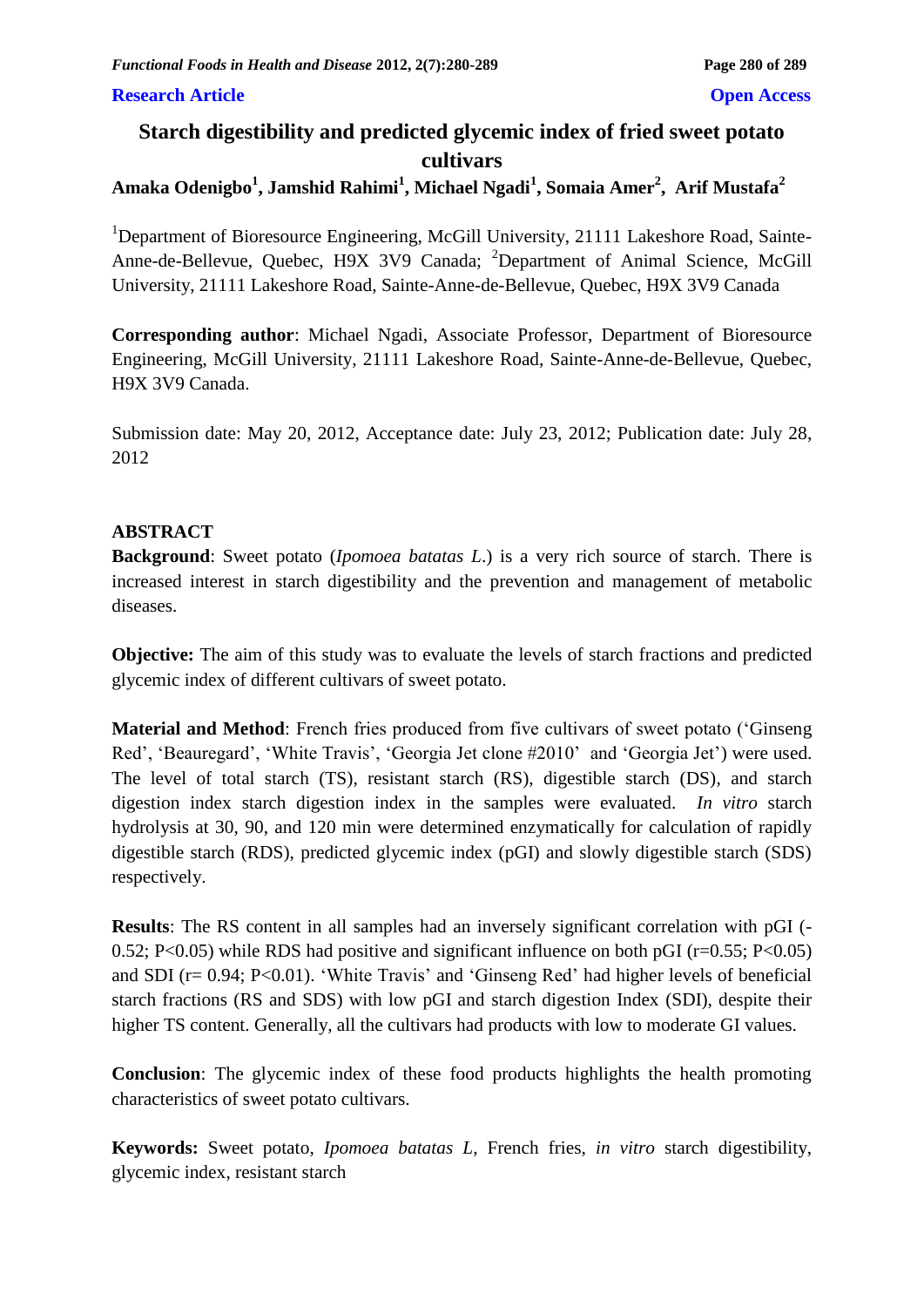#### **INTRODUCTION**

Sweet potato (*Ipomoea batatas L.*) root is an important food crop and a good source of starch and energy. The predominant fraction of its dry matter is starch content. Ravindran *et al.* [1] reported an average starch content of 72.1 g/100 g on dry basis in a study of 16 various sweet potato cultivars.

Nutritionally, starch is classified based on its rate of digestion into rapidly digestible starch, slowly digestible starch, and resistant starch [2]. Starch digestion rate and its consequent glycemic impact is greatly influenced by the food composition such as resistant starch content, phosphorylated starch, phytonutrients, dietary fibre, protein, and fat content [3,4]. Similarly, methods of food processing and cultivar affect the glycemic index of sweet potato [5,6]. The heat generated during cooking breaks down starch granules in the sweet potato facilitating hydrolysis by pancreatic α-amylase, which consequently increases the glycemic index of cooked sweet potato. Converesely, raw food stores its starch in compact granules which digest poorly [6]. Mahmood *et al.* [7] reported that the resistant starch value of processed potato is lower compared to the resistant starch content in raw potato. However, frying and boiling methods of food processing result in higher RS and lower glycemic index (GI) compared to roasting and baking [8].

Resistant starch (RS) is an important measurement to characterize starch digestibility. It has been defined as the starch fraction in foods which is highly resistant to digestion by digestive enzymes [9]. Current protocol for RS analysis involved a 16 hr enzymatic incubation for digestible starch hydrolysis before the treatment and hydrolysis of RS pellet [4, 10].

Glycemic index (GI) is the measure of immediate effect on blood glucose level after food consumption. It is expressed as a percentage of incremental glucose area under the curve (iAUC) of a test food with reference to a standard food (white bread or glucose) containing the same available carbohydrates [11]. The experimental time, financial, and ethical burden involved in the evaluation of glycemic index in human subjects led to *in vitro* studies on starch digestibility [2, 10].

Foods are classified into three categories of glycemic index: low  $GI \leq 55$ , medium GI  $= 55-69$ , and high GI;  $\geq 70$  [6]. The low glycemic index foods are beneficial in management of disease conditions such as diabetes mellitus and cardiovascular disease [12, 13].

Sweet potato has been identified as one of the beneficial foods for improving glycemic control particularly among diabetic patients [8, 14, 15]. Most of the sweet potato cultivars consumed in Canada are imported from USA. 'Beauregard' is the current mainstay cultivar in the United States sweet potato industry and 'Travis' is an early maturing cultivar [16]. However, Ginseng Red (GR), Beauregard (B), White Travis (WT), Georgia Jet (GJ) and Georgia Jet clone #2010 (GJ #2010) are five grown cultivars at the Horticultural Research Centre of Macdonald Campus of McGill University, Canada. A previous study on glycemic response of Beauregard cultivar was subjected to only baking, dehydration, steaming, and microwave cooking [6]. Therefore, this study aimed to characterize the starch fractions and glycemic index of fried products from the five cultivars, namely: Ginseng Red (GR), Beauregard (B), White Travis (WT), Georgia Jet (GJ) and Georgia Jet clone #2010 (GJ #2010) grown at the Horticultural Research Centre, McGill University.

#### **MATERIALS AND METHODS**

**2.1. Samples**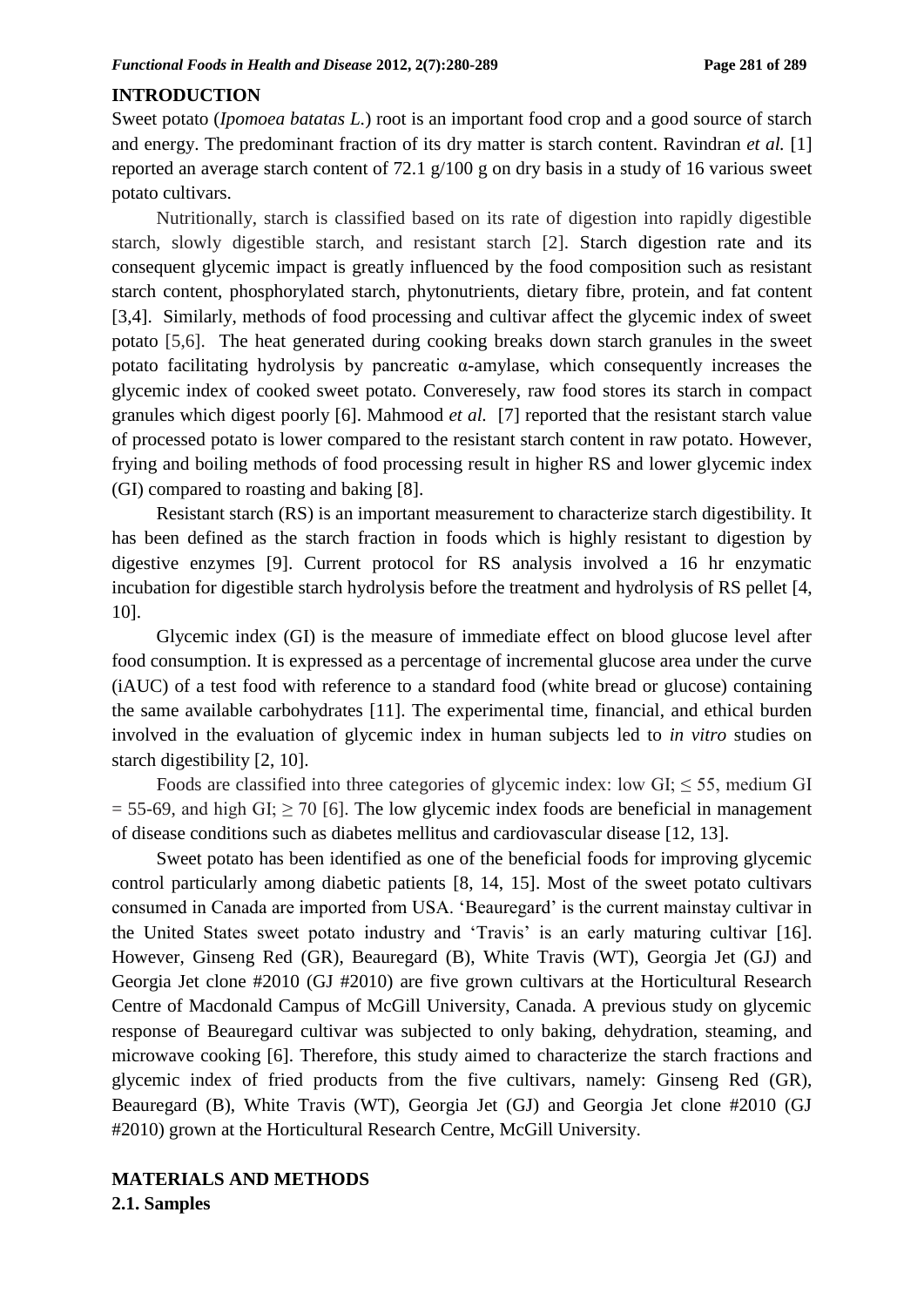Five different cultivars of sweet potato; Ginseng Red (GR), Beauregard (B), White Travis (WT), Georgia Jet (GJ) and Georgia Jet clone #2010 (GJ #2010) were used for this study.

### **2.2. Processing methods**

The tubers were manually peeled with a hand peeler and cut into discs using a slicer. A kitchen deep fat fryer (T-FAL, Model 6197, Scarborough, Ontario, Canada) was used for frying at  $180 \pm 2^{\circ}$ C for 5 min. Canola oil was used and all experiments were performed in triplicate.

### **Sample Analysis:**

**Chemical analysis**: Standard methods were used for determination of moisture, ash, crude protein and fat in the samples [17]. Each sample was analysed in triplicate.

**Resistant starch (RS):** Resistant starch was determined using a kit assay (K-RSTAR, Megazyme Bray, Co. Wicklow, Ireland). Defatted and milled, freeze dried samples (100 $\pm$ 0.5mg) were incubated with pancreatic  $\alpha$ -amylase (10 mg/ml) solution containing amyloglucosidase (AMG) for 16 h at  $37^{\circ}$ C with constant shaking. After hydrolysis, samples were washed thrice with ethanol (99% v/v and 50% ethanol). The separated pellet from supernatant was further digested with 2 M KOH. Digested pellet and supernatant were separately incubated with AMG. Glucose released was measured using a glucose oxidaseperoxidase (GOPOD) reagent kit (K-GLOX, Megazyme Bray, Co. Wicklow, Ireland) by absorbance at 510 nm against the reagent blank. The glucose content of the supernatant and digested pellet were used in calculation of digestible starch (DS) and Resistant Starch (RS) respectively by applying the factor of 0.9. Total starch (TS) was then derived as the sum of DS and RS.

*In vitro* **starch digestion:** A modified *in vitro* method based on the procedure of Goñi *et al.*  [10] was adopted. The freeze dried sample  $(50\pm0.5 \text{ mg})$  portions were incubated with 10 ml HCl–KCl buffer (pH 1.5) and 20 mg pepsin at  $40^{\circ}$ C for 1 h with constant shaking. The pH was raised with the addition of 200  $\mu$ l pancreatic  $\alpha$ -amylase solution (1.5 mg /10 ml phosphate buffer) and incubated at 37°C for 45 min. The enzyme reaction was stopped with 70 ul Na<sub>2</sub>CO<sub>3</sub> solution and samples diluted to 25 ml with tris-maleate buffer (pH 6.9). Five (5) ml of pancreatic α-amylase solution (1mg /5 ml tris-maleate buffer) was then added to the sample and incubated at 37°C with constant shaking. Aliquots (duplicate) of 1 ml were taken at 30, 90, and 120 min from the samples and placed into boiling water with vigorous shaking for 5 min to inactivate the enzyme reaction. Afterward, samples were refrigerated (4°C) until the end of incubation time (120 min).

Aliquots were treated with 3 ml of 0.4 M sodium acetate buffer (pH 4.75) and 60 µl of AMG (3,300 U/ml) then incubated at 60<sup>o</sup>C for 45 min with constant shaking.

The glucose released was measured using a glucose oxidase-peroxidase (GOPOD) reagent kit (K-GLOX, Megazyme Bray, Co. Wicklow, Ireland) by absorbance at 510 nm against the reagent blank. This was then converted into starch by multiplying the amount of glucose by 0.9.

The rate of starch digestion was expressed as a percentage of the total starch hydrolysed at different times (30, 90, 120 min). The 30 and 120 min hydrolysis represented the rapidly digestible starch (RDS) and slowly digestible starch (SDS) respectively [4]. The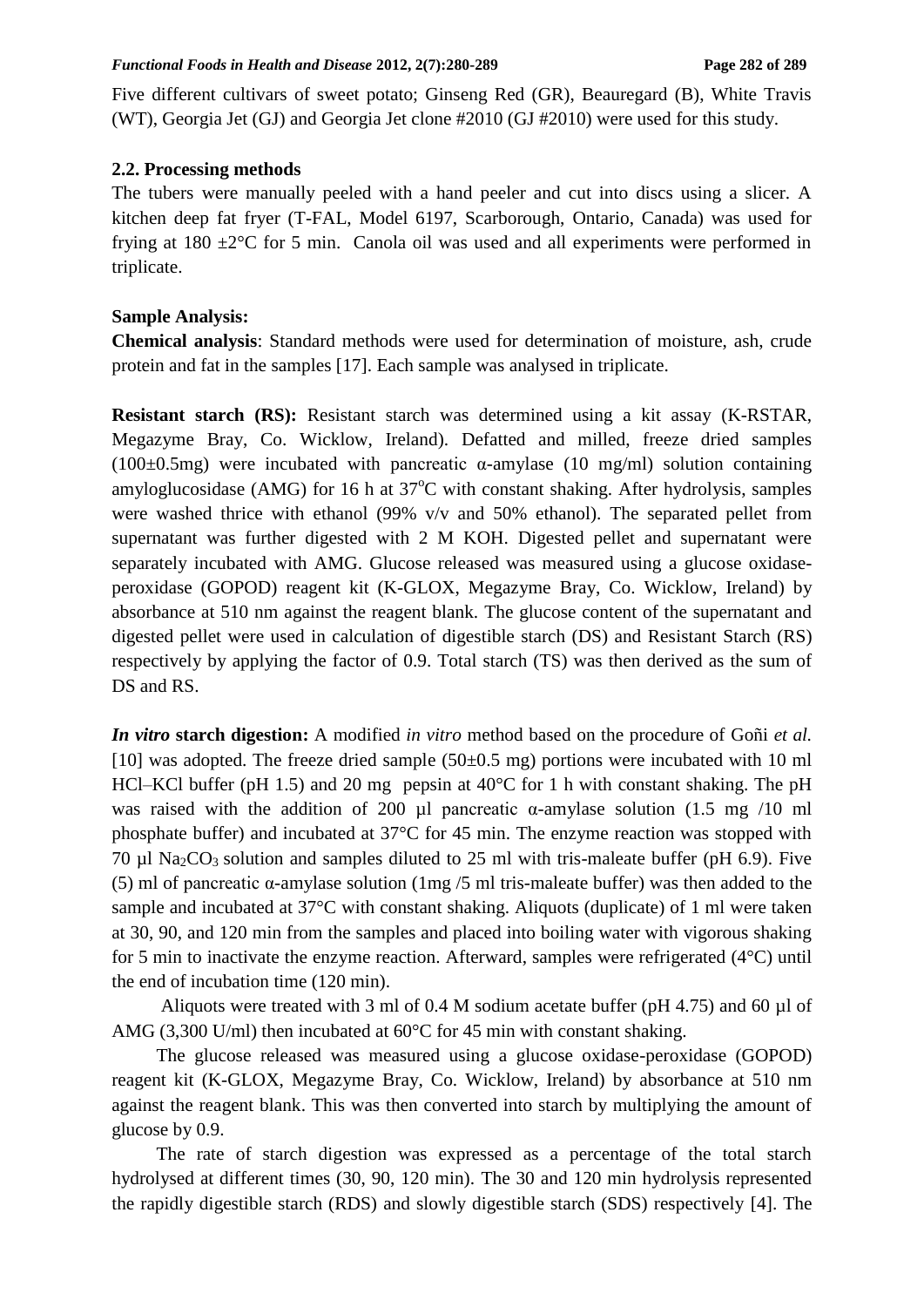90 min hydrolysis according to Goñi *et al.* [10] was used in calculation of predicted glycemic index  $[pGI= 39.21 + 0.803(H_{90})]$ .

The equation by Rashmi and Urooj [18] was adopted for calculation of starch digestion  $Index (SDI): = RDS/TS X100$ 

#### **Statistical analysis:**

Data were expressed as mean values of three replicate measurements. Variation in levels of starch fractions, digestibility, and pGI among cultivars were determined by a one way analysis of variance (ANOVA) followed by Duncan's multiple range test (*P*<0.05). Relationship between study parameters were calculated with Pearson correlation coefficients (ґ). Statistical software used was SAS version 4.3 (SAS Institute Inc., 2010, Cary, NC, USA).

#### **RESULTS AND DISCUSSION**

The proximate composition varied significantly  $(P< 0.05)$  among these sweet potato cultivars (Table1). Crude protein content ranged between 2.88 to 7.74 g/100 g dry weight. This range of crude protein composition is similar to the range of 2.95 -7.19 g/100 g dry weight observed in a study of 16 sweet potato cultivars grown in Sri Lanka [1]. Cultivar WT (7.74  $g/100 g$ ) had the highest crude protein content (P<0.05), while a significant low crude protein content was found in cultivars GJ *#2010* and GJ. This variation in protein composition indicates the potential of certain cultivars as good source of protein. This agrees with the finding of Aina *et al.* [19] that some cultivars contained significantly higher protein values than others.

|                               | <b>Table 1:</b> Chemical composition of French fries produced with different cultivars of sweet |
|-------------------------------|-------------------------------------------------------------------------------------------------|
| potato $(g/100g)$ dry basis). |                                                                                                 |

| <b>Cultivars</b> | Moisture**                                                          | Protein | <b>Fat</b>                                                           | Ash                           | <b>Starch</b>                                    |
|------------------|---------------------------------------------------------------------|---------|----------------------------------------------------------------------|-------------------------------|--------------------------------------------------|
| GJ#2010          | $41.85\pm0.00^{ba}$ $2.88\pm0.20^c$ $15.54\pm1.07^a$                |         |                                                                      | 2.13 $\pm$ 0.04 <sup>cb</sup> | $73.63 \pm 1.10^{ba}$                            |
| GJ.              | $42.32 \pm 0.07^{ba}$ $2.89 \pm 0.11^{c}$ $14.59 \pm 2.95^{a}$      |         |                                                                      |                               | $2.07 \pm 0.07^c$ 70.84 $\pm$ 5.52 <sup>ba</sup> |
| <b>GR</b>        | $38.26 \pm 0.03^{ba}$ $5.67 \pm 0.08^b$ $6.90 \pm 1.52^c$           |         |                                                                      | $3.42 \pm 0.05^{\text{a}}$    | $82.29 + 7.82^a$                                 |
| <b>WT</b>        | $23.50\pm0.00^{\circ}$ $7.74\pm0.16^{\circ}$ $10.56\pm1.17^{\circ}$ |         |                                                                      | $2.40\pm0.23^b$               | $76.99 + 4.41$ <sup>ba</sup>                     |
| B                |                                                                     |         | $52.67\pm0.00^a$ $5.90\pm0.01^b$ $12.65\pm2.00^{ba}$ $3.42\pm0.13^a$ |                               | $69.33 \pm 0.96^b$                               |

**\*\*** Moisture values are on wet basis

GJ #2010= Georgia Jet clone #2010; GJ=Georgia Jet; GR= Ginseng Red; WT=White Travis; B=Beauregard Values are expressed as Mean±SD. Values with different superscript letters within one column denote statistically significant differences (P<0.05).

The fat content varied from 6.90 -15.54 g/100 g dry weight. These values are expected because samples are fried products. Interestingly, cultivar GR showed a significant low fat content in its product  $(6.90 \text{ g}/100 \text{ g})$  compared to the other cultivars. The ash content of these samples (2.07-3.42 g/100 g) is consistent with the range of 2.34 - 4.19 g/100 g reported in previous study on sweet potato cultivars [1]. Moisture content of fried samples (wet basis) varied from 23.50 to 41.85 g/100 g. However, a large portion of the dry matter in the samples was comprised of starch. Highest (82.29 g/100 g) and lowest (69.33 g/100 g) starch values were observed in cultivars 'GR' and 'B' respectively. The finding of starch as the major component in these food products is consistent with previous studies on sweet potato cultivars [1, 20]. These authors also observed wide variation in starch content among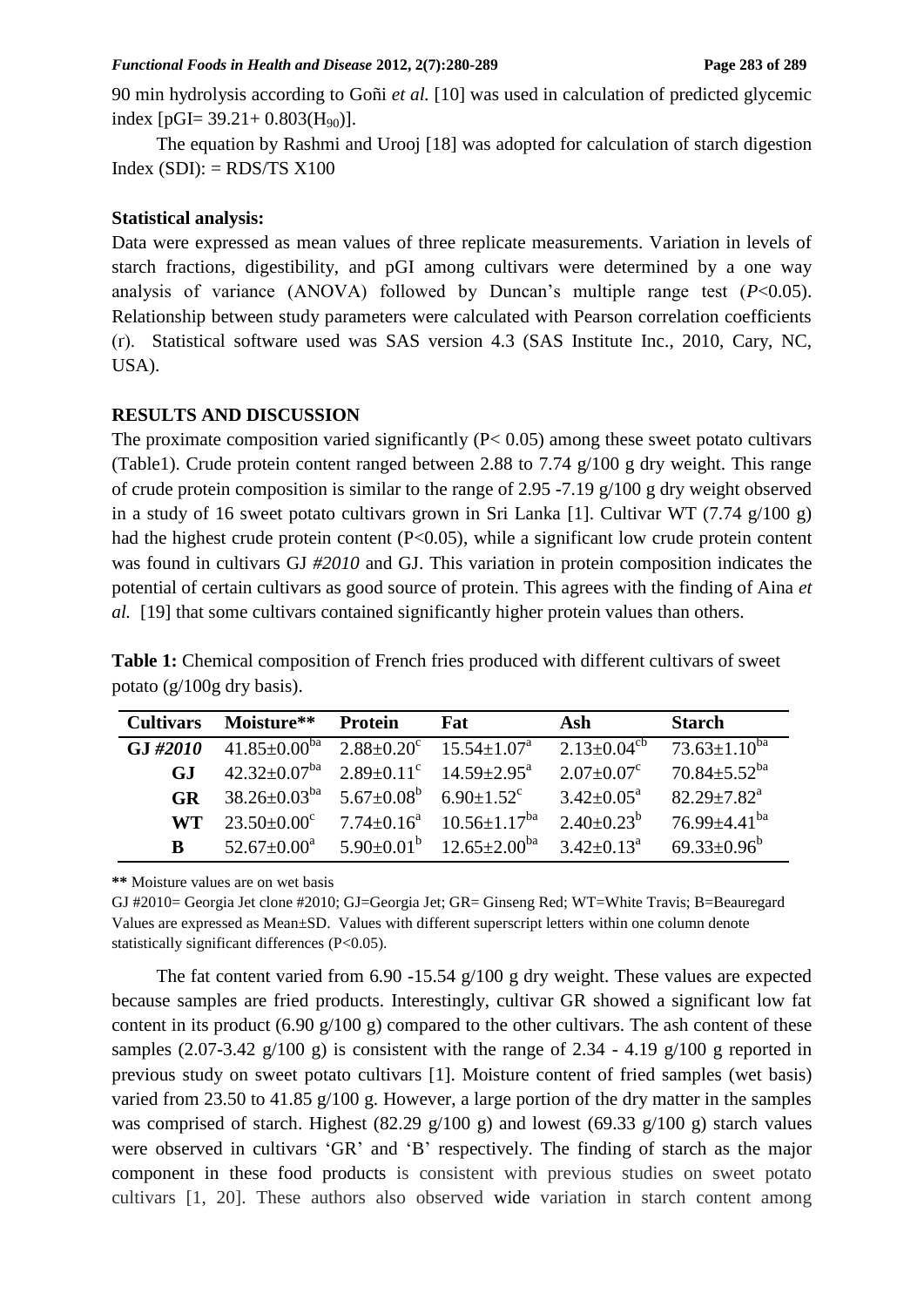cultivars. Starch content of sweet potato samples in their studies ranged from 72 to 93 % dry basis. This result confirmed that sweet potato is a good source of complex carbohydrate and energy.

| <b>Cultivars</b> | <b>RS</b>                     | DS.                            | TS.                            |
|------------------|-------------------------------|--------------------------------|--------------------------------|
| GJ #2010         | $1.14 \pm 0.06^{\rm cb}$      | $72.49 \pm 1.15^{ba}$          | $73.63 \pm 1.10^{ba}$          |
| <b>GJ</b>        | $1.06 \pm 0.03$ <sup>cb</sup> | 69.78 $\pm$ 5.53 <sup>ba</sup> | $70.84 \pm 5.52$ <sup>ba</sup> |
| <b>GR</b>        | $1.37 \pm 0.11^b$             | $80.92 \pm 7.72$ <sup>a</sup>  | $82.29 \pm 7.82^{\text{a}}$    |
| WT               | $2.01 \pm 0.03^{\text{a}}$    | 74.99 $\pm$ 4.41 <sup>ba</sup> | 76.99 $\pm$ 4.41 <sup>ba</sup> |
| R                | $1.30 \pm 0.25$ <sup>cb</sup> | $68.04 \pm 1.21^b$             | $69.33 \pm 0.96^b$             |

**Table 2**: Total starch, resistant starch and digestible starch fractions of different cultivars of Sweet potato French fries (g/100g dry basis)

GJ #2010= Georgia Jet clone #2010; GJ=Georgia Jet; GR= Ginseng Red;

WT=White Travis; B=Beauregard

RS=Resistant starch; DS= Digestible starch; TS= Total starch

Values are expressed as Mean±SD. Means with different superscript letters are significantly different (P<0.05).

Resistant starch (RS) fraction varied significantly among cultivars with a range of 1.14 - 2.01 g/100 g on dry basis (Table 2). Frying has been reported as one of the food processing methods that increase RS content in potato due to formation of amylose-lipid complexes that retard starch hydrolysis [8]. Among these studied cultivars, fried products of cultivar WT had a significant highest RS content. This finding indicates the low glycemic potential of cultivar WT products despite its high total starch content. Several studies had reported the beneficial influence of RS in starch digestion and its consequent lower glycemic responses [3-5, 8].

High values of DS fraction were observed in cultivar GR and WT. It is interesting to note that these two cultivars (GR and WT) had similarly high values of RS in comparison to the other cultivars.

Starch digestibility rate of various cultivar products as calculated from *in vitro* starch hydrolysis are shown on Table 3.

| <b>Cultivars</b> | <b>RDS</b>                  | <b>SDS</b>                  | $\mathbf{p}$ GI                | DSI                            |
|------------------|-----------------------------|-----------------------------|--------------------------------|--------------------------------|
| $GJ \#2010$      | $22.10 \pm 1.96^{\circ}$    | $21.72 \pm 0.66^{\circ}$    | 56.18 $\pm$ 0.61 <sup>ba</sup> | $30.04 \pm 3.04$ <sup>ba</sup> |
| G.I              | $21.74 \pm 0.18^a$          | $17.02 \pm 0.70^b$          | 53.87 $\pm$ 0.89 <sup>cb</sup> | $30.81 \pm 2.41^{ba}$          |
| GR.              | $18.66 \pm 1.39^{\text{a}}$ | $22.33 \pm 0.71^a$          | $54.64 \pm 0.71^{\text{cb}}$   | $22.74 \pm 1.50^b$             |
| WT.              | $19.68 \pm 0.17^{\text{a}}$ | $21.75 \pm 0.08^{\text{a}}$ | $52.16 \pm 2.41$ <sup>c</sup>  | $25.61 \pm 1.32$ <sup>ba</sup> |
| R                | $24.25 \pm 6.71^{\circ}$    | $18.26 \pm 2.19^b$          | $58.08 \pm 1.29$ <sup>a</sup>  | $34.93 \pm 9.39$ <sup>a</sup>  |

**Table 3:** *In vitro* starch digestibility of different cultivars of sweet potato French fries (% dry basis)

GJ #2010= Georgia Jet clone #2010; GJ=Georgia Jet; GR= Ginseng Red; WT=White Travis; B=Beauregard RDS=rapidly digestible starch; SDS= slowly digestible starch; pGI= predicted glycemic index; SDI= starch digestion index

Values are expressed as Mean±SD. Means with different superscript letters are significantly different (P<0.05).

Values for RDS varied among cultivars but this variation was not statistically significant (P>0.05). The SDS was significantly higher in cultivars GR, WT and GJ *#2010*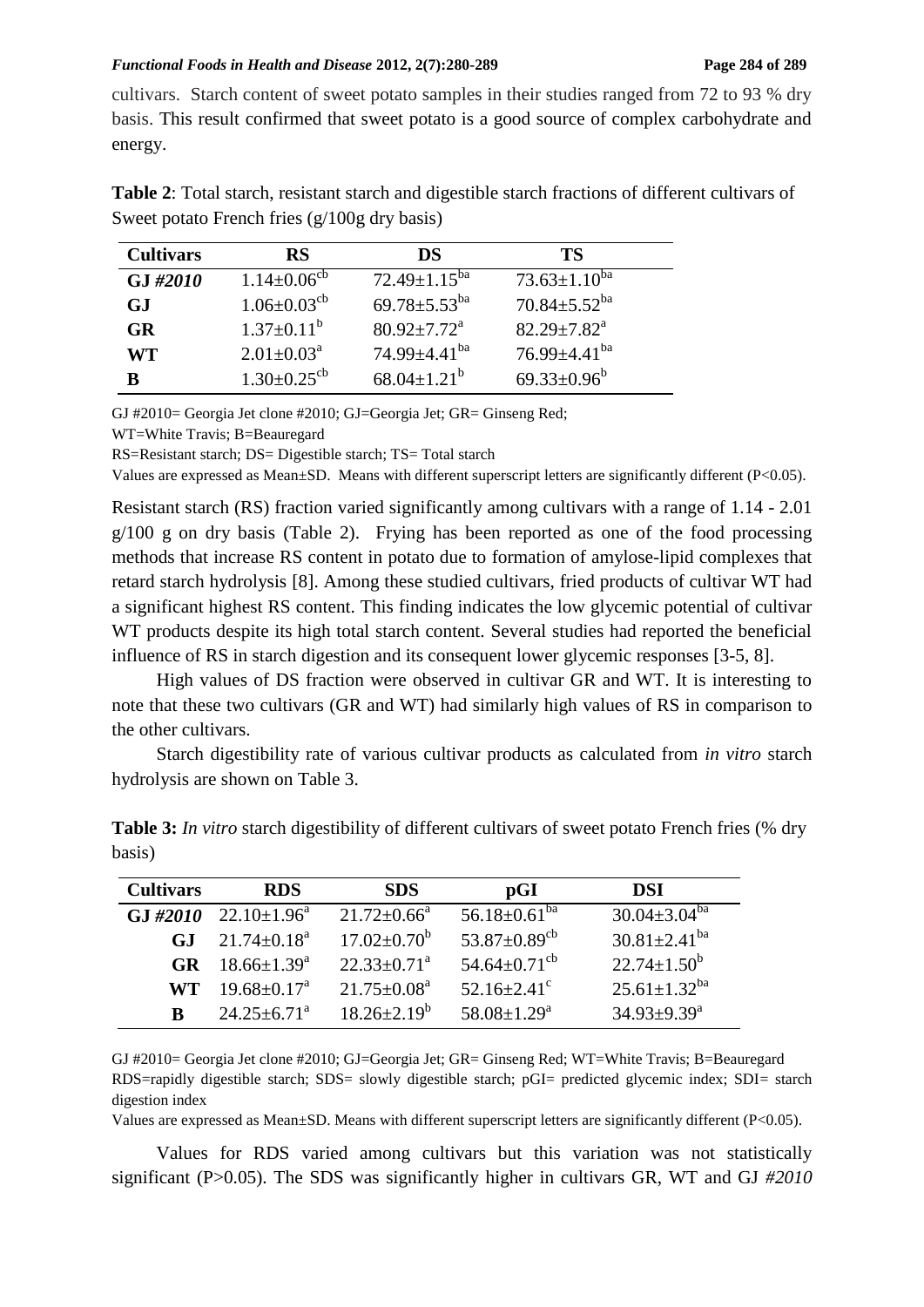than cultivars GJ and B  $(P<0.05)$ . These values for RDS and SDS obtained by this method reflect the *in vivo* rate of starch digestion [2, 4].

The values for predicted glycemic index (pGI) among cultivars varied from 52.16 to 58.08%. According to the classification of food glycemic index (GI), these products should not be considered high glycemic food because their GI values are less than 70% [6]. The low to moderate GI values among these samples could be attributed to their nutritional composition and processing method. Only cultivar B (58.08±1.29) and GJ *#2010* (56.18±0.61) had medium pGI, others had low GI. A previous study had demonstrated the influence of frying method in lowering glycemic index of food products [8]. This present study also confirmed the fact that fried products had lower GI compared to other cooking methods like baking, steaming, microwave. Allen *et al.* [6] reported a medium GI in baked, steamed and microwaved sweet potato flesh (Beauregard cultivar). Englyst and Cummings [21] reported that cooking method can alter starch structure and nature resulting in significant effects on postprandial blood glucose responses. Chiu *et al.* [22] reported that GI is most informative in carbohydrate rich foods and consumption of food with low glycemic index value is associated with better health outcomes.

SDI, which is a measure of the relative rate of starch digestion, ranged between 22.74 to 25.61%. Lower values of SDI were observed in cultivars GR and WT despite their higher TS content in comparism to other cultivars. The low RDS, high SDS fractions, high protein values and higher RS found in cultivars GR and WT compared to the other cultivars can explain the observation of low pGI and SDI. This confirms the relevance of starch fractions in food rather than the total starch. The findings also support well-known literature reports that protein, fat, and RS content in food decreases glycemic response [6, 8, 23, 24]. These food contents tend to retard starch degradation and delay gastric emptying rate in the small intestine which consequently leads to lower glycemic response and GI value of the food.

Correlation among RS, RDS, SDS, pGI and SDI are presented in Table 4. It was observed that both pGI ( $r = -0.52$ ) and SDI ( $r = -0.43$ ) were inversely related to RS. This correlation was only significant between pGI and RS  $(P<0.05)$ . As expected RS was negatively correlated to RDS but the correlation did not reach statistical significance at the 5% confidence level.

| <b>Parameter</b> | $\mathbf{p}\mathbf{G}\mathbf{I}$ | SDI                   | RS           |
|------------------|----------------------------------|-----------------------|--------------|
| <b>RS</b>        | $-0.52$ <sup>*</sup>             | $-0.43$ <sup>NS</sup> |              |
| <b>RDS</b>       | $0.55^{*}$                       | $0.94***$             | $-0.37^{NS}$ |
| <b>SDS</b>       | $-0.15^{NS}$                     | $-0.39^{NS}$          | $0.47^{NS}$  |
| <b>SDI</b>       | $0.55^*$                         |                       | $0.43^{NS}$  |

**Table 4:** Correlation between study parameters

RS=resistant starch; RDS=rapidly digestible starch; SDS= slowly digestible starch;

pGI= predicted glycemic index; SDI= starch digestion index

NS= correlation is not significant; \*= correlation is significant at 0.05 level;

\*\*= correlation is significant at 0.01 level

Interestingly, pGI and SDI are positively correlated  $(r=0.55; P<0.05)$ , but their correlation with RDS fraction was found stronger with SDI ( $r = 0.94$ ; P $< 0.01$ ) than pGI (r=0.55; P<0.05). This finding is similar to a previous study that reported positive correlation  $(r=0.907; P\leq 0.001)$  between hydrolysis index (HI) and RDS [4]. This significant positive correlation of RDS with both pGI and SDI agrees with the suggestion of RDS as a short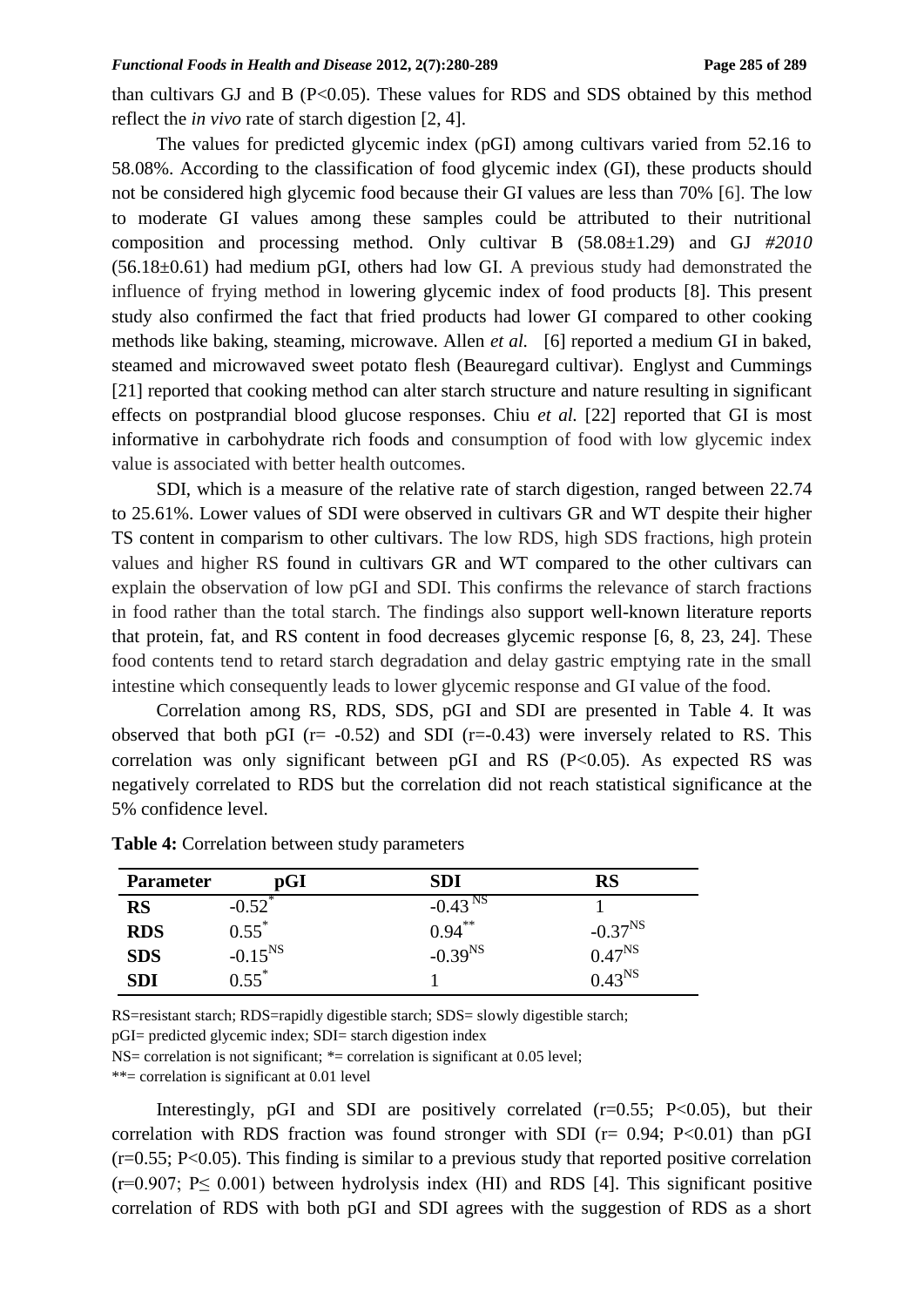alternative for starch digestibility evaluation in food analysis [4]. It also confirmed the report that rapidly available sugars influence the relative rate of starch digestibility [1].

## **CONCLUSION**

We conclude that fried products of Ginseng Red, Beauregard, White Travis, Georgia Jet, and Georgia Jet clone #2010 had varied nutritional important starch fractions with low to moderate glycemic index. The starch digestibility was significantly influenced by cultivar. The resistant starch content had an inverse relationship with both predicted glycemic index and starch digestion index, while rapidly digestible starch had positive and significant influence on predicted glycemic index and starch digestion Index. Among the five studied cultivars, White Travis and Ginseng Red possess greater nutritional potentials with higher levels of beneficial starch fractions (resistant starch and slowly digestible starch), low predicted glycemic index and starch digestion Index. The low to moderate glycemic index of these food products highlights the health potentials of different sweet potato cultivars.

**Competing interests:** The authors declare that they have no competing interests.

**Authors' Contributions:** Amaka M, Odenigbo, PhD is the principle investigator for this research and prepared the manuscript. Jamshid Rahimi, PhD student assisted in the food processing, proximate analysis and statistical analysis. Michael Ngadi, Associate Professor is the research coordinator for the study. Arif Mustafa, Associate Professor provided the samples and assisted in some laboratory analysis. Somaia Amer, Research associate assisted in the starch digestibility analysis.

# **REFERNCES:**

- 1. Ravindran V, Ravindran G, Sivakanesan R, Rajaguru SB. Biochemical and nutritional assessment of tubers from 16 cultivars of sweet potato (*Ipomoea batatas L*.). Journal of agricultural and food chemistry. 1995;43(10):2646-51.
- 2. Englyst HN, Hudson GJ. The classification and measurement of dietary carbohydrates. Food chemistry. 1996;57(1):15-21.
- 3. Absar N, Zaidul I, Takigawa S, Hashimoto N, Matsuura-Endo C, Yamauchi H, *et al.*  Enzymatic hydrolysis of potato starches containing different amounts of phosphorus. Food Chemistry. 2009;112(1):57-62.
- 4. Rosin PM, Lajolo FM, Menezes EW. Measurement and characterization of dietary starches. Journal of Food Composition and Analysis. 2002;15(4):367-77.
- 5. Jansen G, Flamme W, Schüler K, Vandrey M. Tuber and starch quality of wild and cultivated potato species and cultivars. Potato research. 2001;44(2):137-46.
- 6. Allen JC, Corbitt AD, Maloney KP, Butt MS, Truong VD. Glycemic Index of Sweet Potato as Affected by Cooking Methods. Open Nutrition Journal. 2012;6:1-11.
- 7. Mahmood I, Ghugre PS, Udipi S. Resistant starch in raw and processed roots and tubers. Journal of Food Science and Technologymysore. 2006;43(3):282-5.
- 8. Perceval SBS, Cliff KR, Andrew OW, Henry ICL Relationship between Processing Method and the Glycemic Indices of Ten Sweet Potato (Ipomoea batatas) Cultivars Commonly Consumed in Jamaica. Journal of Nutrition and Metabolism. 2011; vol. 2011, Article ID 584832, 6 pages, 2011.